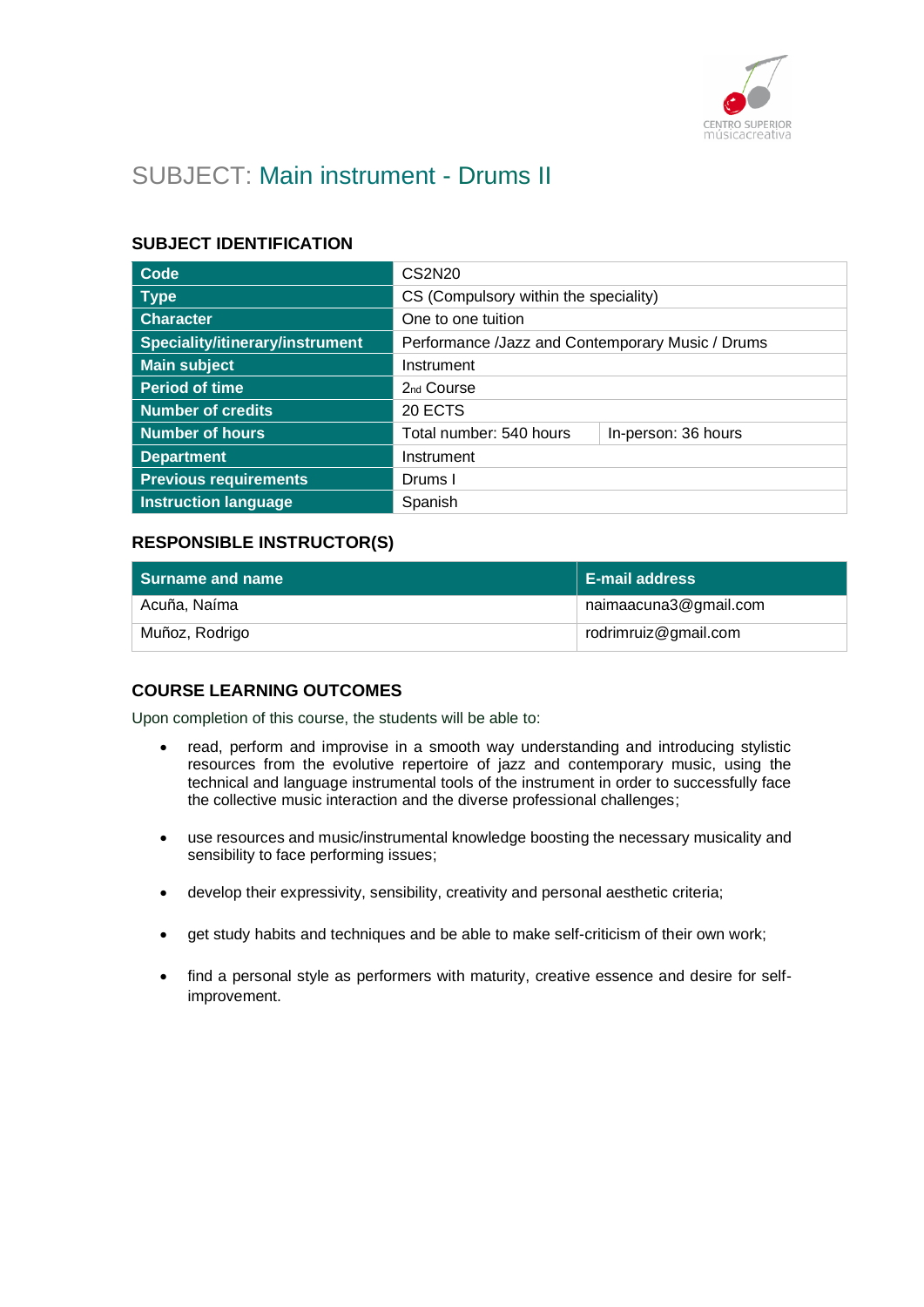

# **COURSE CONTENTS**

| <b>Thematic block</b>             | <b>Theme/Repertoire</b>                                                                                                                                                                                                                                                                                                                                                                                                                                                                                                                                                                                                                                                                                                                                                                                                                                                                                |
|-----------------------------------|--------------------------------------------------------------------------------------------------------------------------------------------------------------------------------------------------------------------------------------------------------------------------------------------------------------------------------------------------------------------------------------------------------------------------------------------------------------------------------------------------------------------------------------------------------------------------------------------------------------------------------------------------------------------------------------------------------------------------------------------------------------------------------------------------------------------------------------------------------------------------------------------------------|
| I. Technique                      | Patterns /articulation patterns study (tempo, articulation, and<br>$\bullet$<br>dynamics) with different accents based on the Paradiddle in 5/4<br>with snare drum and rack toms.<br>Study of the hybrid rudiments (introduction of flams, drags)<br>$\bullet$<br>accents in snare drum and rack toms, appropriate for this level.<br>Study of the basic rhythmic patterns of the main rudiments with<br>$\bullet$<br>variations in all the set.<br>Study of warm-ups and coordination/independency basic<br>patterns in snare drums, bass drum and hi-hat.                                                                                                                                                                                                                                                                                                                                            |
| II. Reading and metric            | Combinations over basic swing comping patterns on snare<br>$\bullet$<br>drum, cymbals, bass drums and hi-hat in 3/4, 5/4.<br>Independence development in 3/4 and 5/4.<br>$\bullet$<br>Creativity development in 3/4 and 5/4.<br>Study of rhythmic modulations (ex. 3/4 over 4/4).<br>$\bullet$<br>Study of the concept cross training in rhythmic patterns.<br>5/4 basic patterns working on the start of different parts of the<br>beat.<br>Study of the elements of contemporary jazz in comping and<br>cymbal line interpretation.<br>Study of odd-patterns in groove bars (5/4).<br>Study of Funk and grooves advanced concepts, variations of Hi-<br>hat and bass drums in ostinato.<br>Study and development of Cuban drumset rhythms: Cáscara<br>Patterns, Songo, Afro Cuban 6/8 Rhythms, Mozambique,<br>Sonzambique.<br>Study of linear phrasing, combinations of snare drum and bass<br>drum. |
| III. Melodic-Rhythmic<br>Thematic | Transcription, study and performance of melodic phrases in<br>solos of one/various bars in 4/4 and 5/4.<br>Rhythmic elasticity and displacements in the phrases.<br>Production of rhythmic responses.<br>Chaining of call and response fragments.<br>$\bullet$<br>Study of resources such as repetition and silences incorporation<br>within the phrases.<br>Definition of timbres, textures, dynamics, climatic points and the<br>$\bullet$<br>features to perform the configurated sequence of phrases or<br>rhythmic fragments combining the different drum elements.                                                                                                                                                                                                                                                                                                                               |
| IV. Repertoire/ Style             | Performance of music pieces related to the styles covered<br>$\bullet$<br>during the academic year.<br>Performance over the blocks that constitute the structure of the<br>$\bullet$<br>music piece and the diversity in the different performance<br>options in search of a personal sound.                                                                                                                                                                                                                                                                                                                                                                                                                                                                                                                                                                                                           |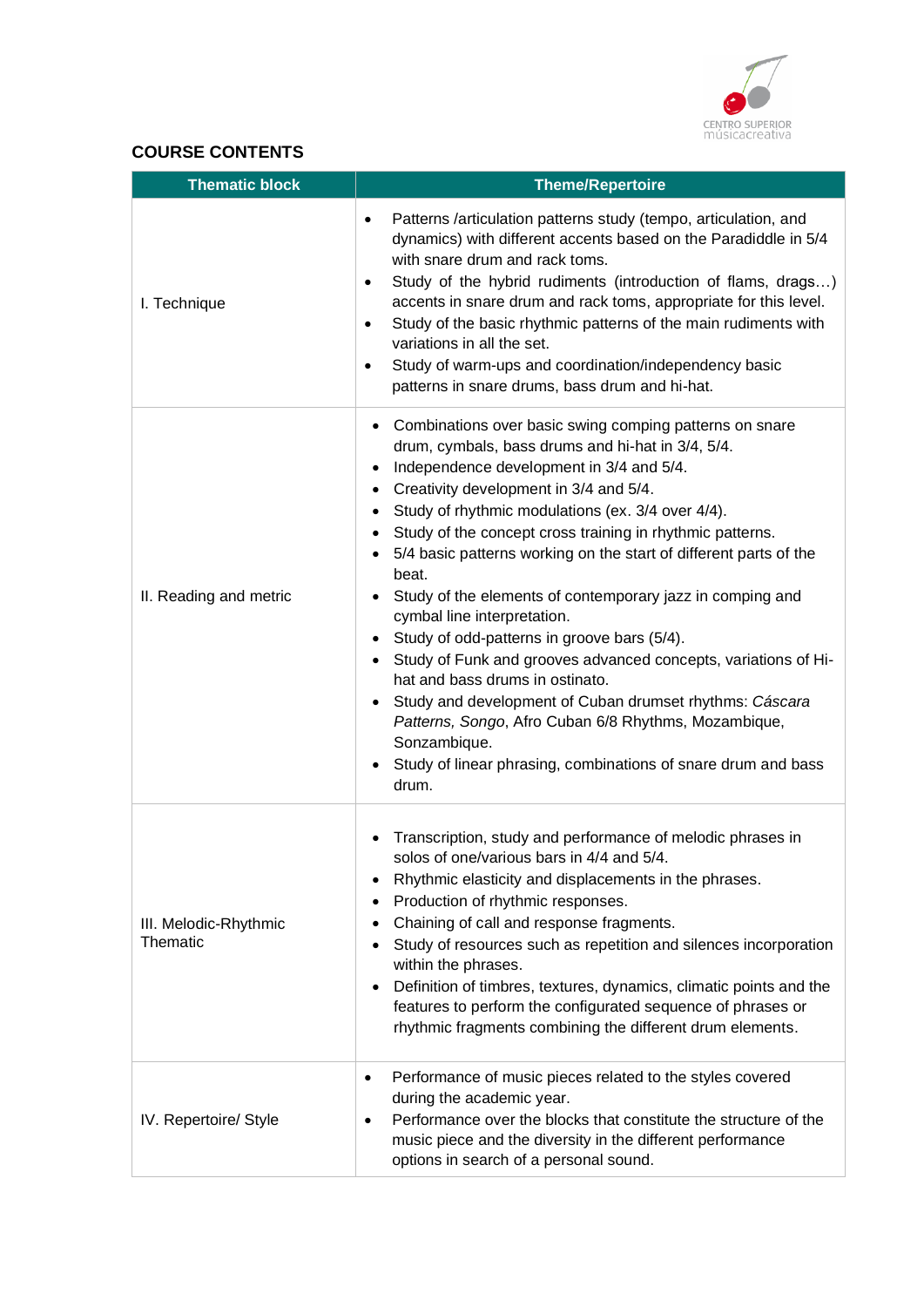

# **STUDENT´S STUDY HOURS PLANNING**

| <b>Activity type</b>                                           | <b>Total hours</b>   |
|----------------------------------------------------------------|----------------------|
| <b>Theoretic activities</b>                                    | 5 hours              |
| <b>Practice activities</b>                                     | 25 hours             |
| Other mandatory training activities (seminars, workshops etc.) | 2 hours              |
| <b>Test taking</b>                                             | 4 hours              |
| <b>Student self-study hours</b>                                | 484 hours            |
| <b>Practice preparation</b>                                    | 20 hours             |
| <b>Total studying hours</b>                                    | $36+504 = 540$ hours |

# **METHODOLOGY**

| <b>Theoretical activities</b>                                                | Theoretical/conceptual explanations and analysis of different<br>examples coming from all the most relevant music styles.                                                           |
|------------------------------------------------------------------------------|-------------------------------------------------------------------------------------------------------------------------------------------------------------------------------------|
| <b>Practical activities</b>                                                  | Practical application of what has been studied in class through<br>transcriptions, collective group intonation, performance with<br>instrument, sight-reading, rhythms composition. |
| <b>Other training mandatory</b><br>activities (workshops,<br>seminars, etc.) | Meet the Artist (MTA) sessions, concerts, Tech&Play and other<br>relevant events linked to the subject.                                                                             |

# **ASSESSMENT TOOLS**

| <b>Theoretical activities</b>                                                   | Participation: The students must actively participate in class, proving<br>interest and/or understanding of the content covered.<br>Continuous evaluation: The students must fulfil the requested<br>assignments during the whole academic course, proving research<br>ability and practice synthesis skills concerning theoretical concepts<br>linked to performance.                                                                                                                                                                                                                                                 |
|---------------------------------------------------------------------------------|------------------------------------------------------------------------------------------------------------------------------------------------------------------------------------------------------------------------------------------------------------------------------------------------------------------------------------------------------------------------------------------------------------------------------------------------------------------------------------------------------------------------------------------------------------------------------------------------------------------------|
| <b>Practical activities</b>                                                     | <b>Participation:</b> The students must actively participate in class, proving<br>interest and/or understanding of the content covered.<br>Continuous evaluation: The students must fulfil the requested practical<br>assignments during the whole academic course based on to team-<br>work dynamics and also prove writing and oral skills, beside<br>performing skills.<br>Performance exams: The students must take at least two exams<br>during the academic course in order to show the practical skills<br>acquired and the practical assimilation of the course contents,<br>following the tests instructions. |
| <b>Other educational mandatory</b><br>activities (workshops,<br>seminars, etc.) | Participation: The students must actively participate in the different<br>relevant events as considered by the instructor or by the degree<br>coordinators.                                                                                                                                                                                                                                                                                                                                                                                                                                                            |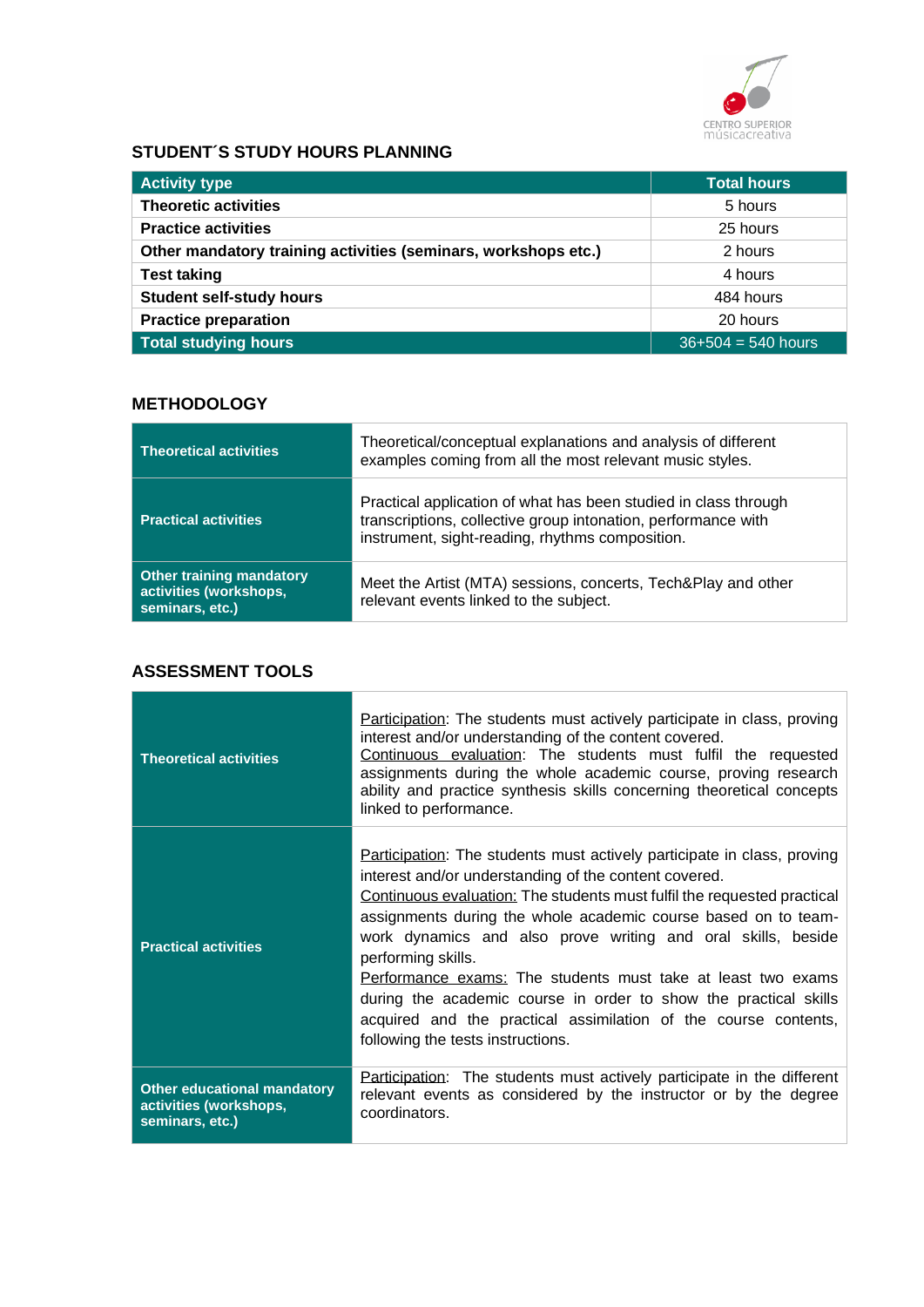

### **ASSESSMENT CRITERIA**

| <b>Theoretical activities</b>                                                | To reasonably apply a conceptual/theoretical framework to the<br>performance and analyse consequently examples from the most<br>relevant music styles and the corresponding performing techniques.                                                |
|------------------------------------------------------------------------------|---------------------------------------------------------------------------------------------------------------------------------------------------------------------------------------------------------------------------------------------------|
| <b>Practical activities</b>                                                  | To prove technical and performing skills through performing tests and<br>through technical, sight-reading and improvisation exercises that will<br>enable the identification of problematics and the improvement and<br>development of new tools. |
| <b>Other training mandatory</b><br>activities (workshops,<br>seminars, etc.) | To attend and participate in the relevant events for their education<br>(Meet the Artist sessions, invited professors sessions, concerts and<br>rehearsals)                                                                                       |

### **GRADE DETERMINATION SYSTEM**

#### **Grade determination system in continuous assessment**

|                       | <b>Grade percentage</b> |
|-----------------------|-------------------------|
| Continuous assessment | <b>20%</b>              |
| Mid-term exam         | <b>30%</b>              |
| Final exam            | 50%                     |
| Total                 | 100%                    |

#### **Grade determination system in cases of loss of continuous assessment right**

|            | Grade percentage |
|------------|------------------|
| Final exam | 80%              |
| Total      | 80%              |

#### **Grade determination system for the extraordinary assessment call**

|             | Grade percentage |
|-------------|------------------|
| Retake exam | 100%             |
| Total       | 100%             |

#### **Grade determination system for students with disabilities**

In principle, the grade determination system for students with disabilities will be carried out following the criteria set for the rest of the students, ensuring equal opportunities and conditions for all the students. However, if necessary, the instructor in charge will take into account the type of disability of the concerned student. Should the situation apply, the assessment conditions will be adapted in accordance to the limitations of the corresponding disability.

These considerations will be established once the concerned student enrols in the corresponding courses. For the official records, the student and/or the student representative will be requested to present the corresponding disability report for the official accreditation.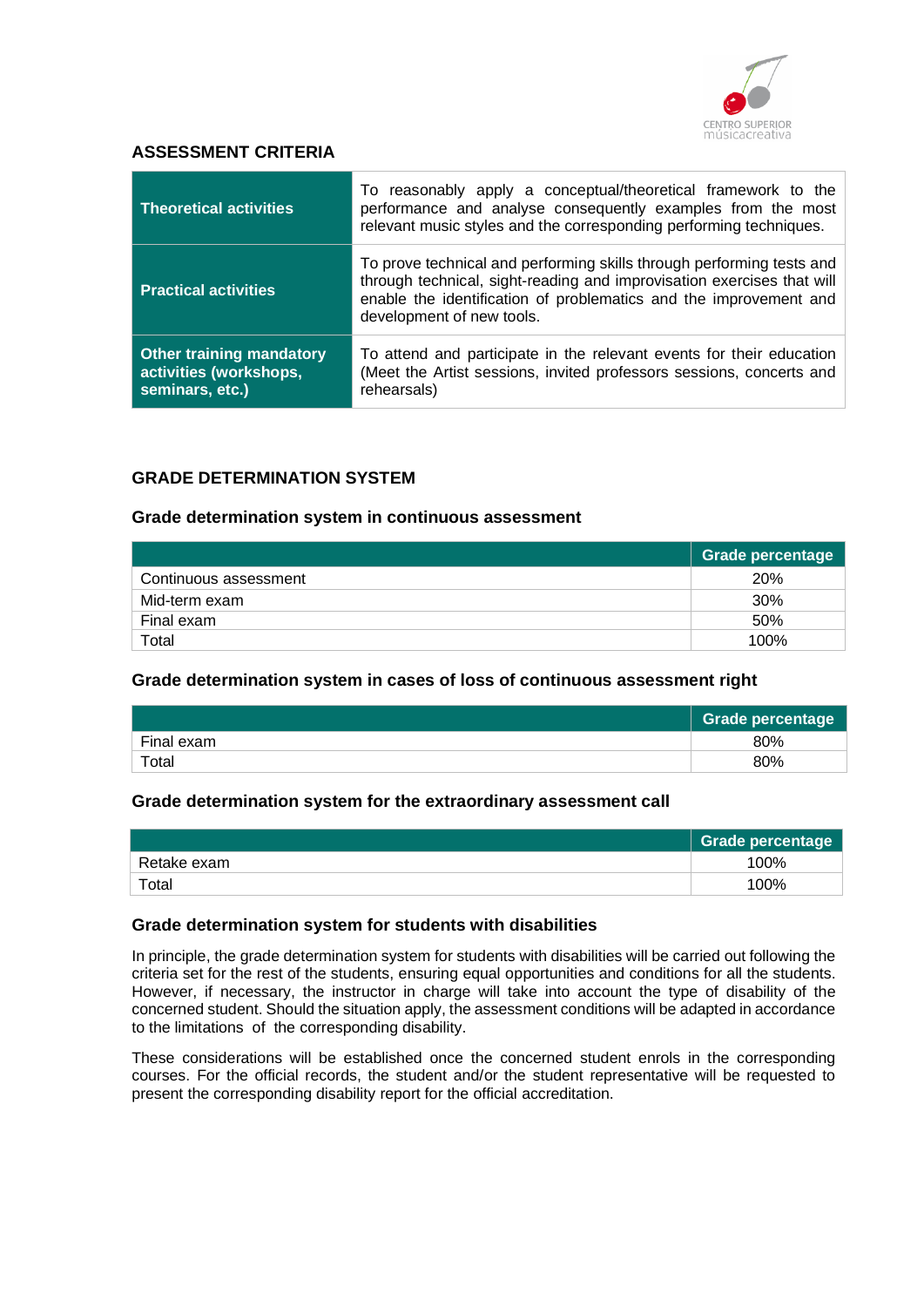

|                       | <b>Grade percentage</b> |
|-----------------------|-------------------------|
| Continuous evaluation | <b>20%</b>              |
| Mid-term exam         | 30%                     |
| Final exam            | 50%                     |
| Total                 | 100%                    |

# **RESOURCES AND BIBLIOGRAPHY**

### **Online Campus https://musicacreativa.classlife.education/**

- Symmetrical Sticking for the Snare Drums by Lockett
- Rhythmic Illusions by Gavin Harrison
- Conversations in Clave by Horacio Hernandez
- Interdependence by Marco Minnerman
- A Modern Approach to Second Line Drumming by Chtis Lacinak<br>• New Drum Solos by Bill Doualass
- New Drum Solos by Bill Douglass
- Time Functioning Patterns by Gary Chaffee
- Beyond Bop Drumming by John Riley
- The Jazz Drummer´s Workshop by John Riley

#### **Bibliography**

| <b>Tittle</b>    | <b>Rudiments Around the Drums</b> |
|------------------|-----------------------------------|
| <b>Author</b>    | Joel Rothman                      |
| <b>Publisher</b> | <b>J.R Publications</b>           |
|                  |                                   |
| <b>Tittle</b>    | 128 Hybrid Rudiments              |
| <b>Author</b>    | <b>Drummerlines</b>               |
| <b>Publisher</b> | <b>Drummerlines</b>               |
|                  |                                   |
| <b>Tittle</b>    | <b>Metric Modulation</b>          |
| <b>Author</b>    | Ari Hoenig                        |
| <b>Publisher</b> | Mel Bay                           |

### **Complementary bibliography**

| <b>Tittle</b>    | Modern Jazz Drumming      |
|------------------|---------------------------|
| <b>Author</b>    | Jack De Johnette          |
| <b>Publisher</b> | <b>D.C</b> Publications   |
|                  |                           |
| <b>Tittle</b>    | The Funky Thesaurus       |
| <b>Author</b>    | <b>Charles Dowd</b>       |
| <b>Publisher</b> | Alfred                    |
|                  |                           |
| <b>Tittle</b>    | <b>Fusion Drum Styles</b> |